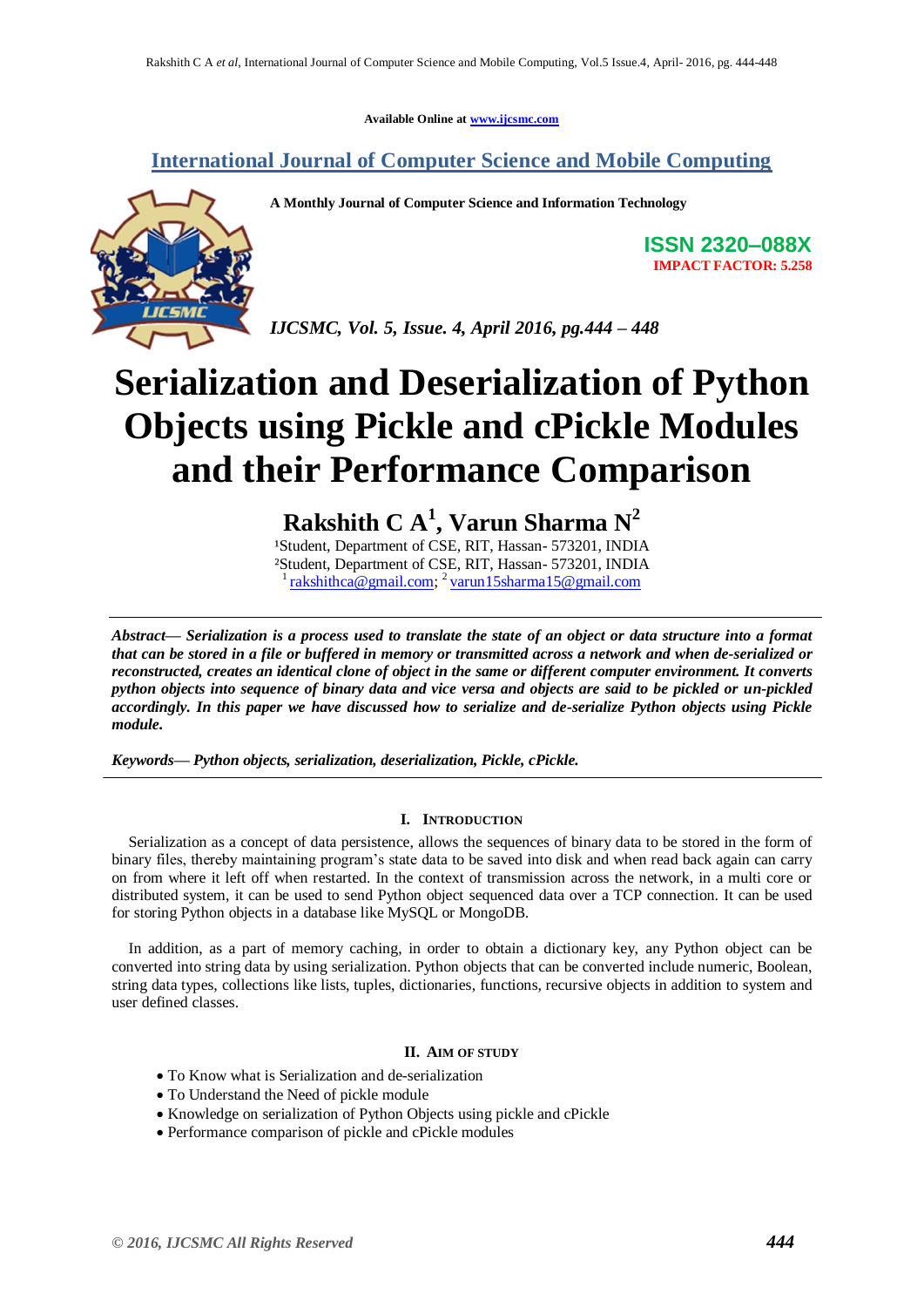#### **III.RELATED WORK**

*Serialization of Python object using pickle*

In python, serialization of objects can be done by using a standard library module called pickle, which has an algorithm implemented to convert any Python object into a sequence of bytes. Installation of pickle: pickle comes as a default module in windows OS and Linux distributions. To check if pickle is available, on the python prompt, type import pickle command and there should not be any Traceback or errors. Use dir(pickle) command to check the huge number methods available in pickle module. The commonly used functions for serialization are dump for working with files and dumps for creating a string of an object. For de-serialization, load and loads are used accordingly to write into an open file or string back to object.

#### *Dump and Load – working with files*

Here is a sample code in Python to serialize a list object shown in Fig.1. Codes are tested on Python 2.7.6 on windows 7 and python 2.6.6 on centOS. This code creates a list of numbers with 10 elements and dump method of pickle is used to write pickled representation of number list into the num.pkl (.pkl extn is used for readability, but any file extension can be used) file opened for write mode. pickle.dump(obj, file, protocol=None): dump method accepts 3 arguments where protocol is None by default.

```
#!/usr/bin/python #set the path in linux platform (by using which python)
                   #import random module to generate and shuffle
import random
elements num = 10 #set the number of elements in the list to 10numlist \frac{1}{2} list(range(elements num)) #create a list of numbers from 1 to 10
random.shuffle(numlist) #shuffle the list created
print numlist
                         # import pickle module
import pickle
fobj1 = open('num.pk1', 'wb') # create a file object with write mode
pickle.dump(numlist, fobjl) #use dump method of pickle to dump data to file obj
fobj1.close()
```
#### Fig.1 A sample code for Python list object serialization

Execution of this code will create a list of numbers with 10 elements.num.pkl file shown in Fig.1contains the byte stream equivalent of the list data.

#### *De-serialization of python object using pickle*

The following code in Fig.2 is used to create a file object for the same file where the list data was dumped earlier, but now it is opened for read mode and the load method is used to read the list object from the num.pkl and collected into mynumlist.

```
#!/usr/bin/python
import pickle
                        # to import pickle module
fobj2 = open('num.pk1', 'rb') # create the file object in read mode
mynumlist = pickle.load(fobj2) #use load method of pickle to load into file obj
fobj2.close()
print mynumlist
```


Execution of this code will create same original list which was serialized will be de-serialized and collected in mynumlist.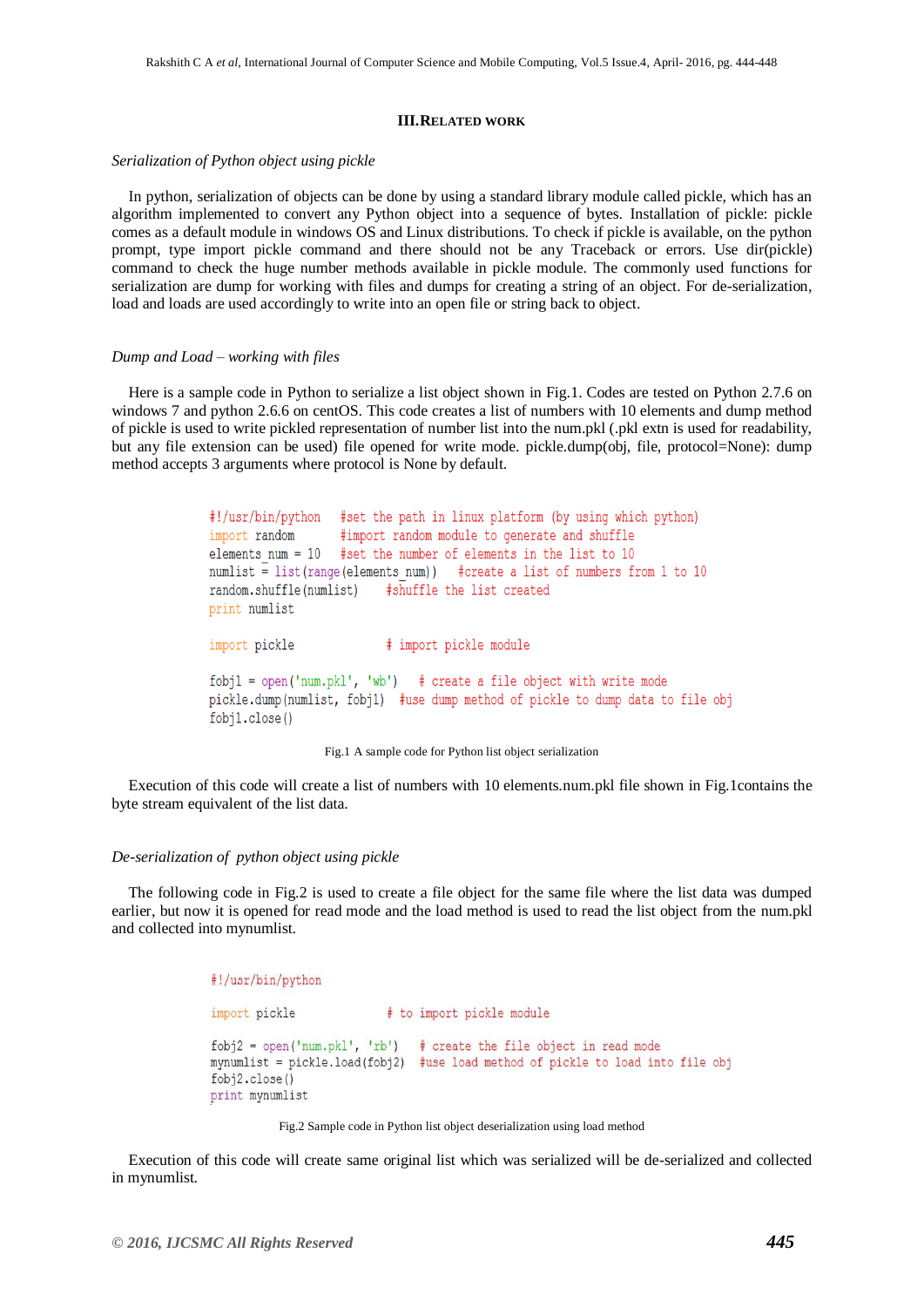Here is the same example in Fig.3 with dump method, but protocol parameter is -1 to indicate Highest Protocol to be used. Possible versions of protocol are 0 to indicate original ASCII protocol, 1 to indicate old binary format and 2 new style classes and they differ in terms of backward compatibility. By default, 0 is used. Here is the serialization and deserialization with highest protocol being chosen by setting protocol parameter to -1.

```
#!/usr/bin/python
import random
NUMBER OF ELEMENTS = 10
numlist = list(range(NUMBER OF ELEMENTS))random.shuffle(numlist)
print numlist
import pickle
                        #import pickle module
f = open('num.pkl', 'wb') # 'wb' write mode for binary file
pickle.dump(numlist, f, -1)
                           # indicates highest binary protocol
f.close()
```
Fig.3 Sample Python code to serialize with Highest Protocol field

Content of num.pkl file, will not be in the human readable format, as the Highest\_Protocol is 2.

#### *De-serialization of Python object using load method*

Deserializations using pickle load method is shown below in Fig.4.

```
#!/usr/bin/python
import pickle
f = open('num.pk1', 'rb') # 'rb' for reading binary file
mynumlist = picture.load(f)f.close()print mynumlist
```
Fig. 4 Sample code for deserialization using load method

Object will be de-serialized and contained in mynumlist .Same code can be used for serialization and deserialization of any arbitrary Python object.

*Dumps and loads- working with string objects*

Python sample code for string object serialization and de-serialization is shown below in Fig.5 with dumps and loads method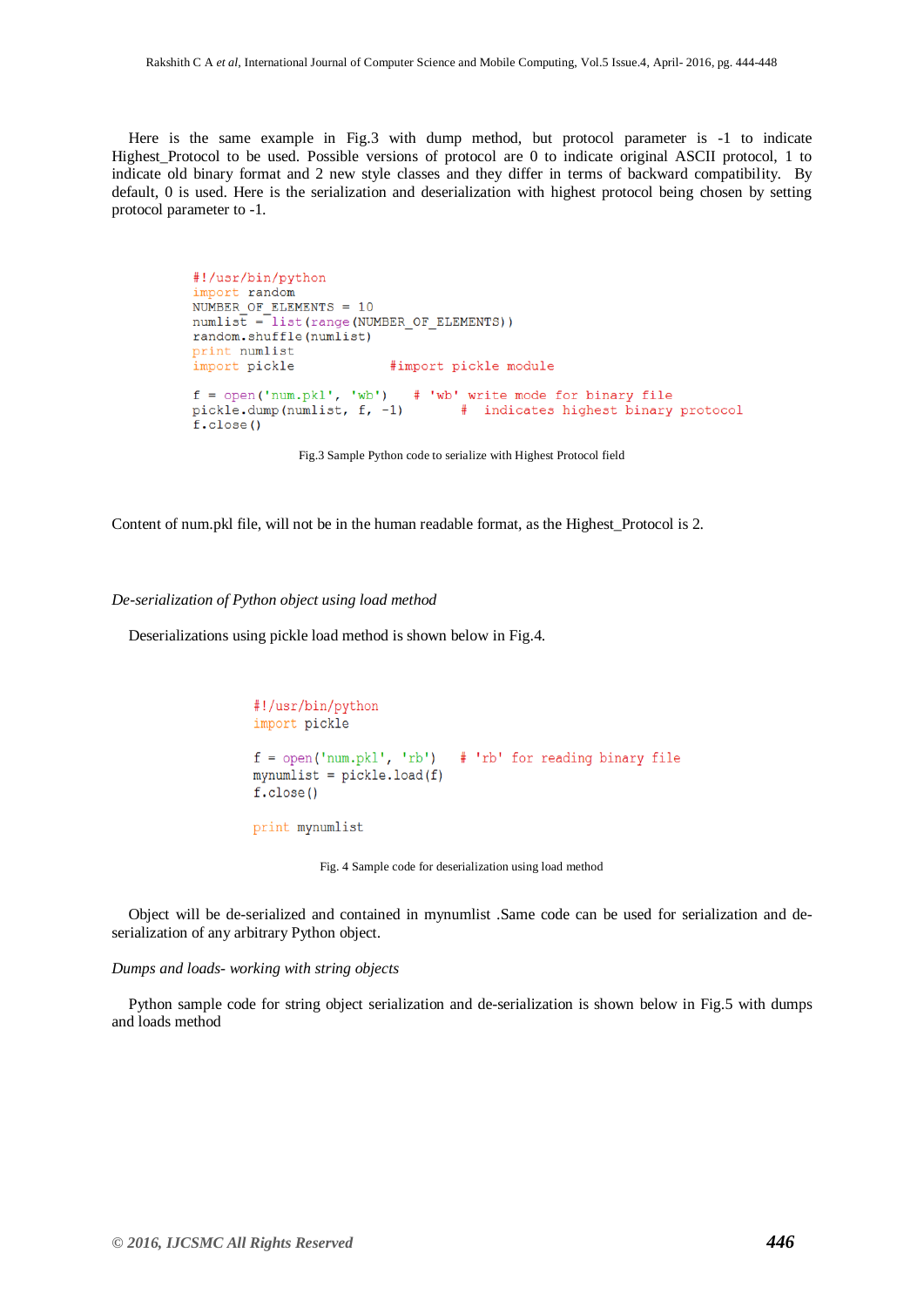#!/usr/bin/python #set the path in linux platform (by using which python) #import random module to generate and shuffle import random elements\_num = 10 #set the number of elements in the list to 10 numlist = list(range(elements\_num)) #create a list of numbers from 1 to 10 #shuffle the list created random.shuffle(numlist) print numlist import pickle # import pickle module strobil=pickle.dumps(numlist) #use dumps to dump data to str obj print strobil strobj2=pickle.loads(strobj1) #use loads method to load into a str obj print strobj2 Fig. 5 Sample code for serialization and deserialization of Python string object using dumps and loads method

#### *Serialization and de-serialization python object with cPickle*

cPickle module provides almost identical functionalities as that of pickle module, but is very much faster, as the implementation is done in C. It is also available as a standard library module.

Python code with cPickle for serialization using dump method is shown in Fig.6 for list objects.

```
#!/usr/bin/python
                   #set the path in linux platform (by using which python)
import random
                    #import random module to generate and shuffle
elements num = 10 #set the number of elements in the list to 10
numlist \frac{1}{x} list(range(elements num)) #create a list of numbers from 1 to 10
random.shuffle(numlist) #shuffle the list created
print numlist
import cPickle
                           # import pickle module
fobj1 = open('num.pk1', 'wb') # create a file object with write mode
cPickle.dump(numlist, fobjl) #use dump method of pickle to dump data to file ob
fobjl.close()
```
Fig.6 Sample code of Python list object serialization using dump method

Sample Python code with cPickle for De-serialization is shown in fig.7.

```
#!/usr/bin/python
import cPickle
                           # to import pickle module
fobj2 = open('num.pk1', 'rb') # create the file object in read mode
mynumlist = cPickle.load(fobj2) #use load method of pickle to load into file ob
fobj2.close()
print mynumlist
```
Fig. 7 Sample code of Python list object deserialization using load method

#### *Performance comparison of pickle and cpickle*

 To compare the performance between the 2 modules, in terms of serialization the following code shown in Fig. 8 is used to create a huge list where the number of elements are 10000 and time module is used to calculate the run time, as the difference between start and end times required each for serialization and de-serialization. It can be noticed that the time required for cPickle to serialize or de-serialize is much lesser and hence it is faster compared to pickle module.